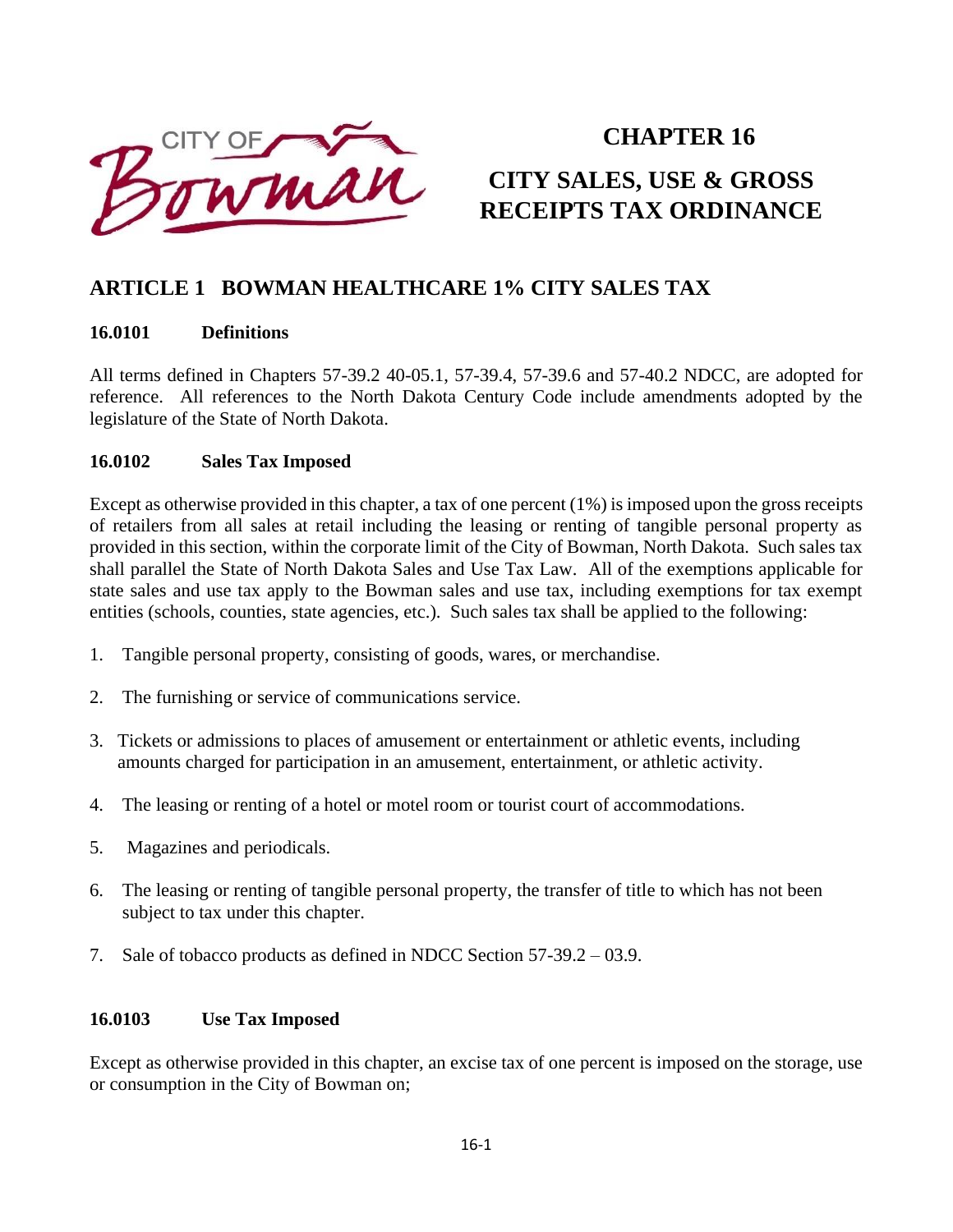- 1. The purchase price of tangible personal property purchased at retail for storage, use or consumption within the city.
- 2. The fair market value, at the time it is brought into the city, of tangible personal property not originally purchased for storage, use or consumption in the city, at the time which it is brought into the City of Bowman.
- 3. Tobacco products as defined in NDCC Section 57-39.2 -03.9.
- 4. Tangible personal property used by a contractor or subcontractor to fulfill a contract as defined in NDCC Section 57-40.2 – 03.3. The tax applies only to bids submitted on or after October 1, 1994.

### **16.0104 Gross Receipts of Alcoholic Beverages**

Subject to the provisions of NDCC 40-05.1-06, and except as otherwise provided in this Ordinance, a gross receipts tax of 1% is imposed upon all gross receipts from the sale of alcoholic beverages within the City. A person who receives alcoholic beverages for storage, use or consumption in this city is subject to tax on storage, use or consumption of those alcoholic beverages at the rate of 1%.

### **16.0105 Exemptions**

All sales, storage, use or consumption of tangible personal property which are exempt from imposition and consumption of the sales or use tax of the State of North Dakota are specifically exempt from the provisions of the article. In addition to the exemptions provided by state law, the Bowman tax ordinance provides exemptions for new farm machinery.

### **16.0106 Maximum Tax Imposed**

No single transaction involving one or more items is subject to a tax in excess of twenty-five (\$25.00) dollars.

### **16.0107 Collection and Administration**

The Tax Commissioner and the City Auditor shall have the powers enumerated in the provisions of NDCC Chapters 40-5, 57-39.2, 57-39.4, 57-39.6 and 57-40.2 relating to the collections and administration of the state retail sales, use and gross receipts tax including provisions for liability, refund, penalty, interest or credit, govern the administration by the ND Office of State Tax Commissioner of the taxes imposed by this Ordinance. The Tax Commissioner is authorized to establish rate tables integrating the tax imposed by this chapter with other state, county and city taxes.

# **16.0708 City Auditor Empowered to Contract with State Tax Commissioner**

The City Auditor is authorized to contract with the Tax Commissioner for the administration and collection of taxes imposed by the chapter. The City Auditor has all the powers granted the Commissioner and in the absence of a valid contract with the Commissioner or failure of the Commissioner to perform the delegated duties, shall perform those duties in the place of the Commissioner.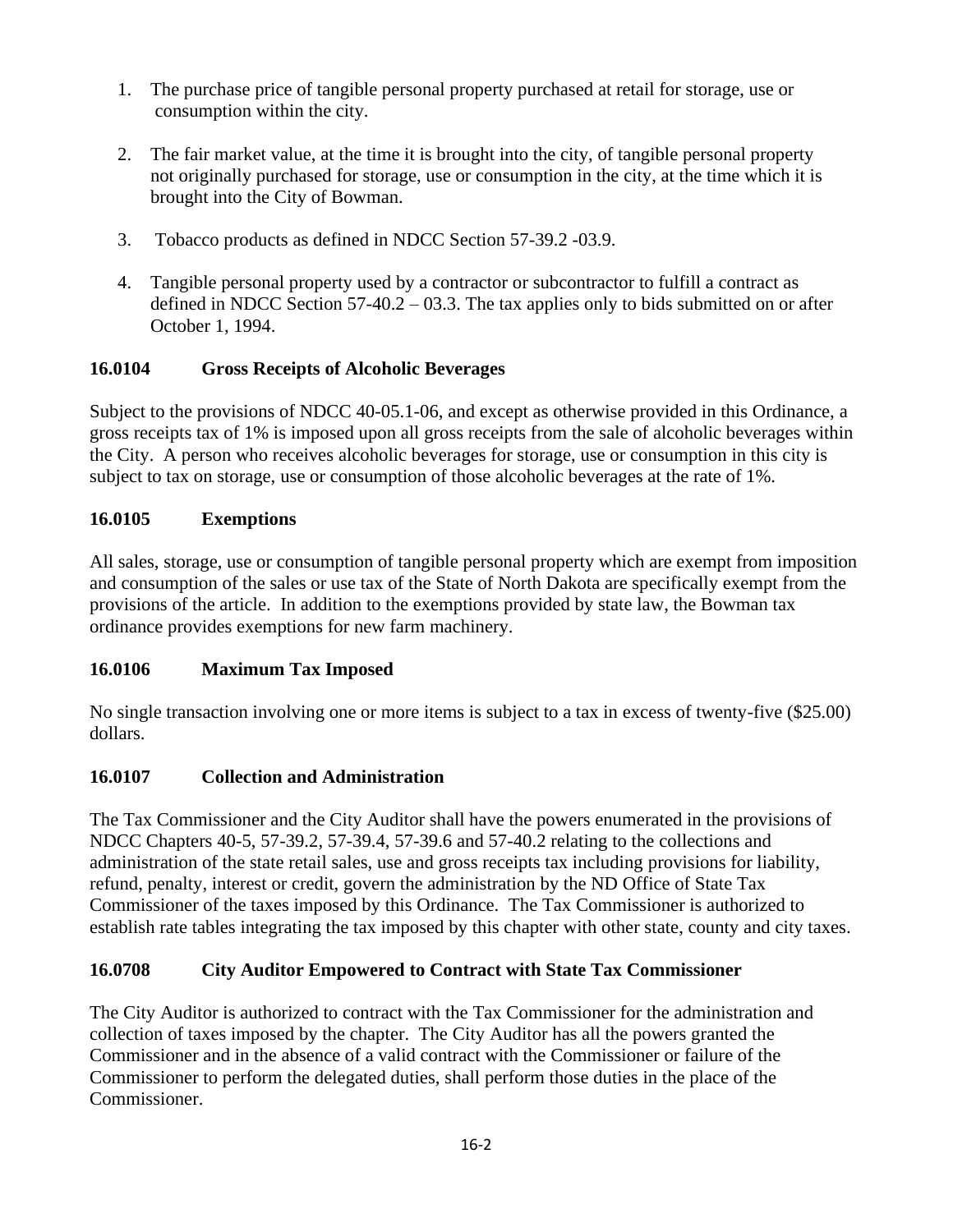### **16.0709 Dedication of Tax Proceeds**

- 1. All revenues raised and collected under the ordinances shall be dedicated only to the advancement and improvement of health care in the City of Bowman.
- 2. All revenue shall be maintained in the fund, to be known as the Healthcare City Sales Tax Fund, separate and apart from all other funds.
- 3. The revenue contained in such funds shall be used for the advancement and improvement of health care, whether acute care, preventative medicine, long term care, and any health related cause deemed appropriate by the Health Care Board.

### **16.0710 Dispersal of Funds**

Funds collected from the one percent (1%) sales tax may only be disbursed by a health care board. The Bowman Health Care Board shall be comprised of the Bowman City Commissions.

### **16.0711 Compensation**

City sales, use, and gross receipts tax permit holders shall not be compensated for collecting and paying the sales tax.

### **16.0712 Termination**

The sales, use, and gross receipts tax imposed by this article shall terminate on December 31, 2024, unless prior to that date a majority of the qualified electors of the City of Bowman vote to extend the healthcare sales and use tax indefinitely or to a certain time.

### **16.0713 Option for Continuation**

One hundred eighty days (180) prior to the termination of the sales tax, the commission will assess the need for continuation. If determined that continuation would be beneficial to the city, the appropriate legal steps will be followed to extend the sales, use and gross receipts tax collections and bring the question to the voters once again.

### **16.0714 Saving Clause**

Should any section, paragraph, sentence, clause or phrase of this ordinance be declared unconstitutional or invalid for any reason, the remainder of this ordinance shall not be affected thereby.

### **16.0715 Effective Date**

This ordinance shall take effect after its passage, approval, and publication, but not prior to January 1, 2019.

# **ARTICLE 2 BOWMAN PARK AND RECREATION 1% CITY SALES TAX**

**16.0201 Definitions**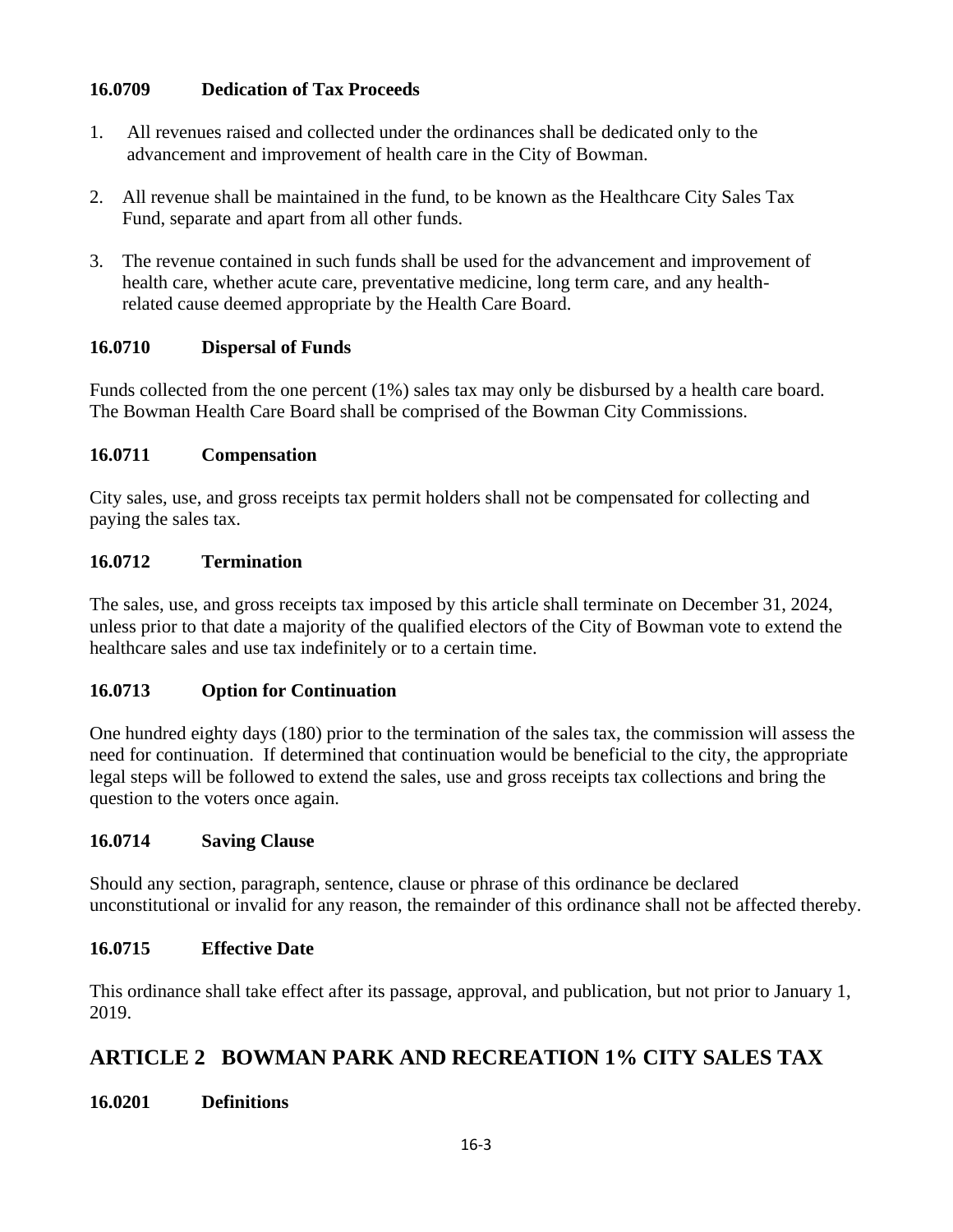All terms defined in Chapters 57-39.2 40-05.1, 57-39.4, 57-39.6 and 57-40.2 NDCC, are adopted for reference. All references to the North Dakota Century Code include amendments adopted by the legislature of the State of North Dakota.

### **16.0202 Sales Tax Imposed**

Except as otherwise provided in this chapter, a tax of one percent (1%) is imposed upon the gross receipts of retailers from all sales at retail including the leasing or renting of tangible personal property as provided in this section, within the corporate limit of the City of Bowman, North Dakota. Such sales tax shall parallel the State of North Dakota Sales and Use Tax Law. All of the exemptions applicable for state sales and use tax apply to the Bowman sales and use tax, including exemptions for tax exempt entities (schools, counties, state agencies, etc.). Such sales tax shall be applied to the following:

- 1. Tangible personal property, consisting of goods, wares, or merchandise.
- 2. The furnishing or service of communications service.
- 3. Tickets or admissions to places of amusement or entertainment or athletic events, including amounts charged for participation in an amusement, entertainment, or athletic activity.
- 4. The leasing or renting of a hotel or motel room or tourist court of accommodations.
- 5. Magazines and periodicals.
- 6. The leasing or renting of tangible personal property, the transfer of title to which has not been subject to tax under this chapter.
- 7. Sale of tobacco products as defined in NDCC Section 57-39.2 03.9.

### **16.0203 Use Tax Imposed**

Except as otherwise provided in this chapter, an excise tax of one percent is imposed on the storage, use or consumption in the City of Bowman on;

- 1. The purchase price of tangible personal property purchased at retail for storage, use or consumption within the city.
- 2. The fair market value, at the time it is brought into the city, of tangible personal property not originally purchased for storage, use or consumption in the city, at the time which it is brought into the City of Bowman.
- 3. Alcoholic beverages and tobacco products as defined in NDCC Section 57-39.2 -03.2.
- 4. Tangible personal property used by a contractor or subcontractor to fulfill a contract as defined in NDCC Section 57-40.2 – 03.3. The tax applies only to bids submitted on or after January 1, 2019.

### **16.0204 Gross Receipts of Alcoholic Beverages**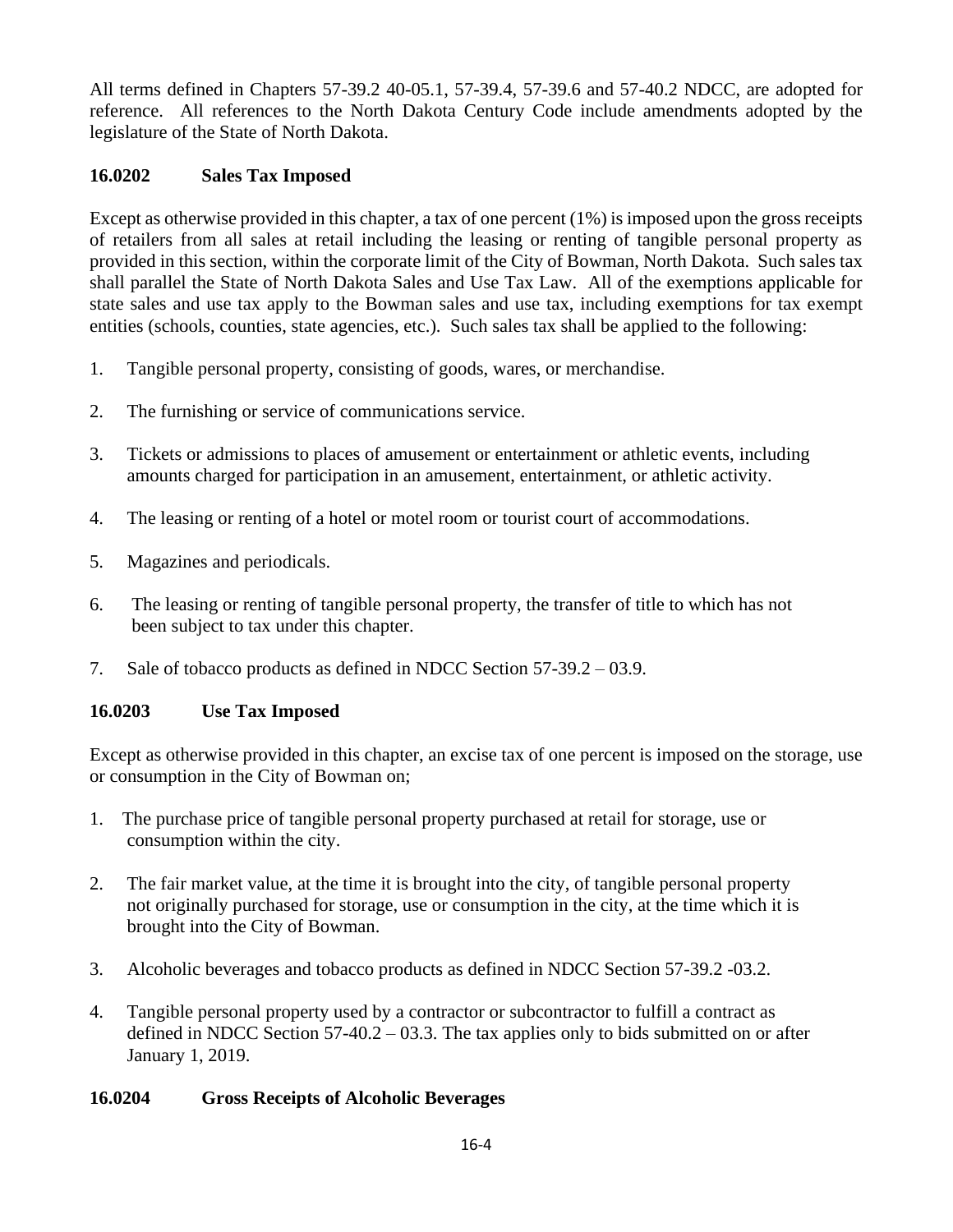Subject to the provisions of NDCC 40-05.1-06, and except as otherwise provided in this Ordinance, a gross receipts tax of 1% is imposed upon all gross receipts from the sale of alcoholic beverages within the City. A person who receives alcoholic beverages for storage, use or consumption in this city is subject to tax on storage, use or consumption of those alcoholic beverages at the rate of 1%.

# **16.0205 Exemptions**

All sales, storage, use or consumption of tangible personal property which are exempt from imposition and consumption of the sales or use tax of the State of North Dakota are specifically exempt from the provisions of the article. In addition to the exemptions provided by state law, the Bowman tax ordinance provides exemptions for sales of new farm machinery.

# **16.0206 Maximum Tax Imposed**

No single transaction involving one or more items is subject to a tax in excess of twenty-five (\$25.00) dollars.

# **16.0204 Collection and Administration**

The Tax Commissioner and the City Auditor shall have the powers enumerated in the provisions of NDCC Chapters 40-5, 57-39.2, 57-39.4, 57-39.6 and 57-40.2 relating to the collections and administration of the state retail sales, use and gross receipts tax including provisions for liability, refund, penalty, interest or credit, govern the administration by the ND Office of State Tax Commissioner of the taxes imposed by this Ordinance. The Tax Commissioner is authorized to establish rate tables integrating the tax imposed by this chapter with other state, county and city taxes.

# **16.0208 City Auditor Empowered to Contract with State Tax Commissioner**

The City Auditor is authorized to contract with the Tax Commissioner for the administration and collection of taxes imposed by the chapter. The City Auditor has all the powers granted the Commissioner and in the absence of a valid contract with the Commissioner or failure of the Commissioner to perform the delegated duties, shall perform those duties in the place of the Commissioner.

# **16.0209: Dedication of Tax Proceeds**

- 1. All revenues raised and collected under the ordinances shall be dedicated only to the Bowman Park and Rec District for capital improvement and maintenance.
- 2. All revenue shall be maintained in the fund, to be known as the Bowman Park and Rec City Sales Tax Fund, separate and apart from all other funds.
- 3. The revenue contained in said fund shall be used for improvements of the pool, recreation center, parks, ball parks, and campground and any other Park and Recreation related cause deemed appropriate by the Bowman City Commission.

# **16.0210 Dispersal of Funds**